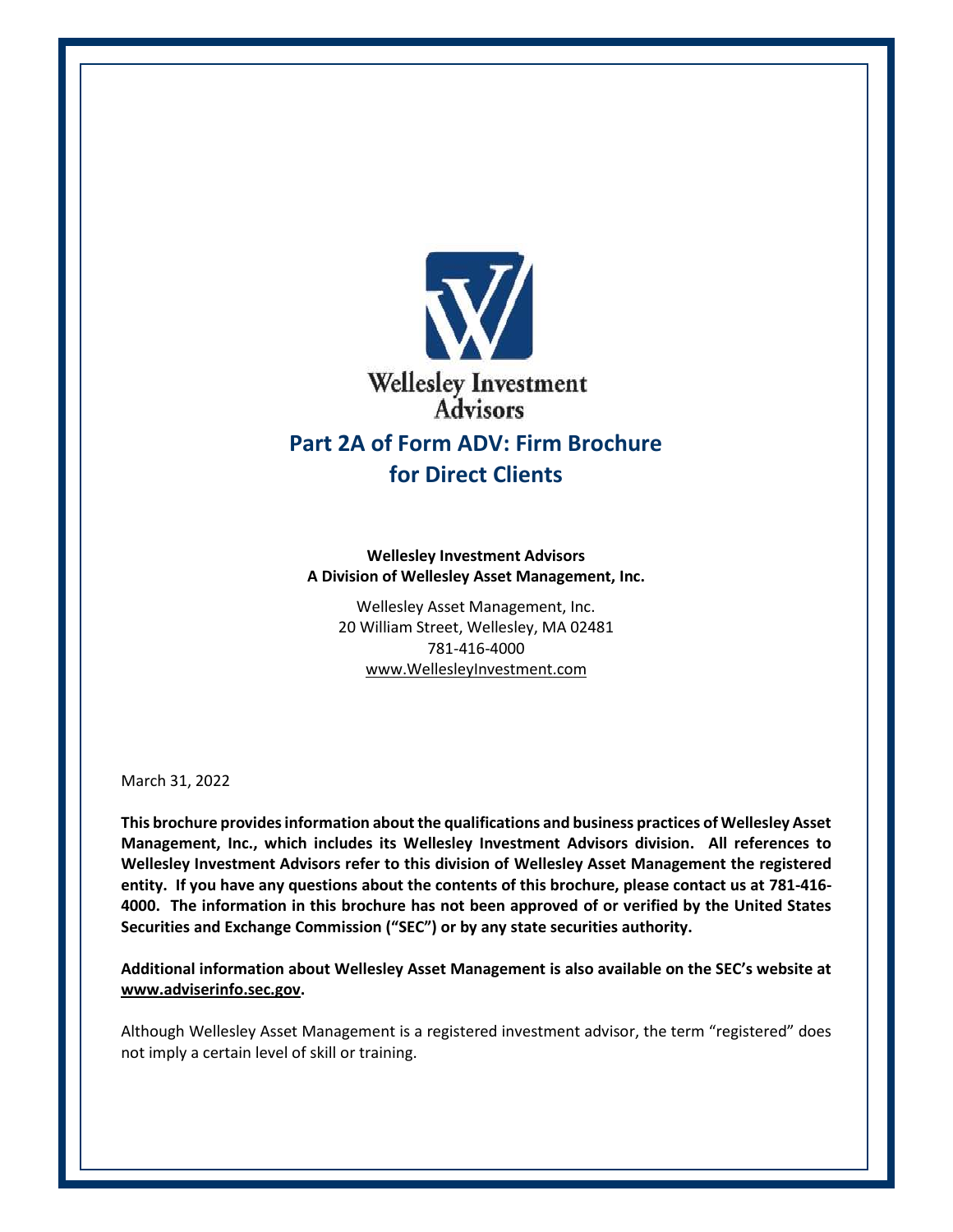# **ITEM 2: MATERIAL CHANGES**

There have been no material changes since the last amendment dated November 11, 2021.

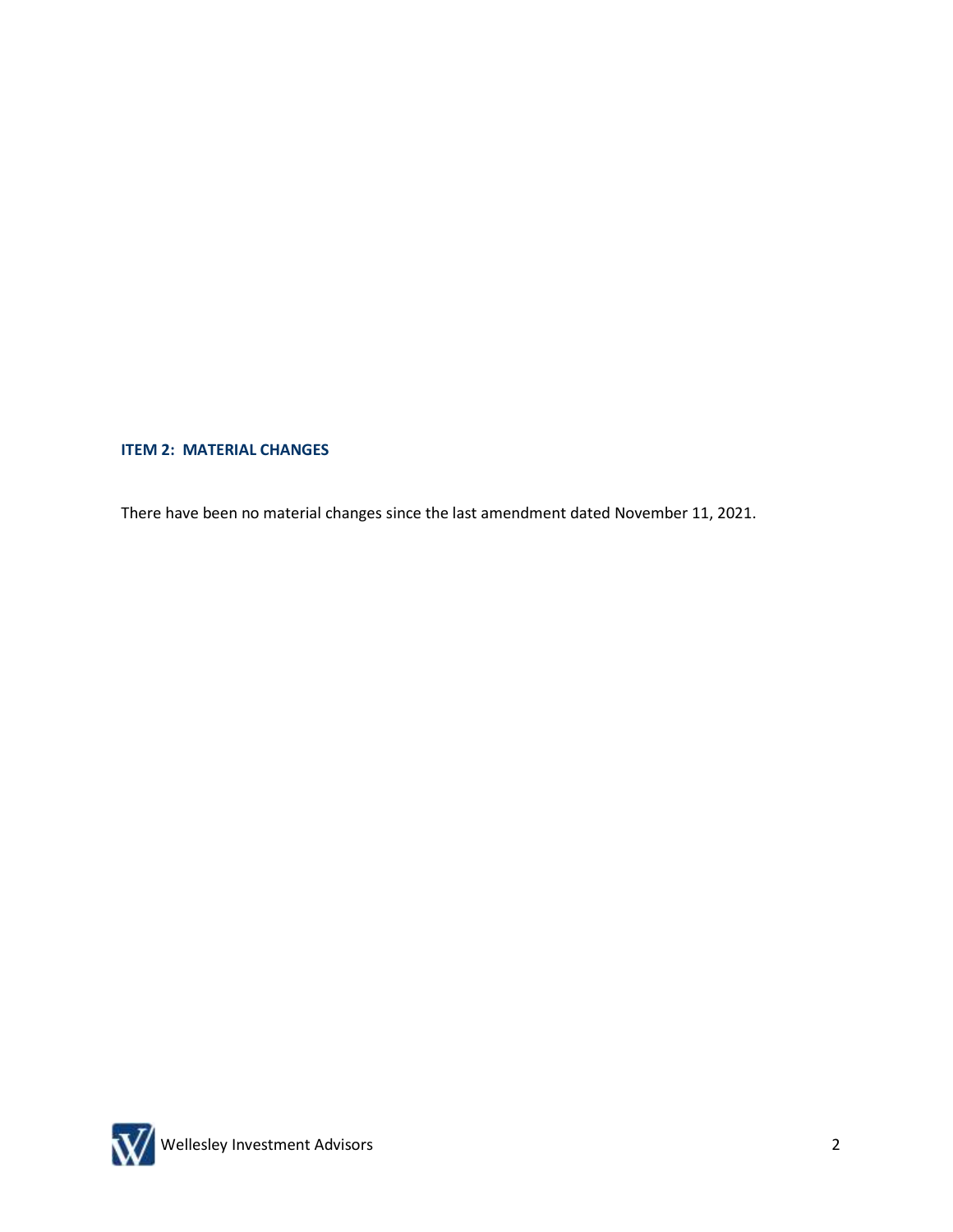### **ITEM 3: TABLE OF CONTENTS**

| <b>ITEM</b>    | <b>DESCRIPTION</b>                                                                              | <b>PAGE</b>    |
|----------------|-------------------------------------------------------------------------------------------------|----------------|
| <b>ITEM1</b>   | <b>Cover Page</b>                                                                               | $\mathbf{1}$   |
| <b>ITEM2</b>   | <b>Material Changes</b>                                                                         | 2              |
| <b>ITEM3</b>   | <b>Table of Contents</b>                                                                        | $\overline{3}$ |
| <b>ITEM4</b>   | <b>Advisory Business</b>                                                                        | 4              |
| <b>ITEM 5</b>  | <b>Fees and Compensation</b>                                                                    | 5              |
| <b>ITEM 6</b>  | Performance-Based Fees and Side-by-Side Management                                              | $\overline{7}$ |
| <b>ITEM7</b>   | <b>Types of Clients</b>                                                                         | $\overline{7}$ |
| <b>ITEM 8</b>  | Methods of Analysis, Investment Strategies and Risk of Loss                                     | $\overline{7}$ |
| <b>ITEM9</b>   | <b>Disciplinary Information</b>                                                                 | 10             |
| <b>ITEM 10</b> | Other Financial Industry Activities and Affiliations                                            | 10             |
| <b>ITEM 11</b> | Code of Ethics, Participation or Interest in Client Transactions and<br><b>Personal Trading</b> | 10             |
| <b>ITEM 12</b> | <b>Brokerage Practices</b>                                                                      | 11             |
| <b>ITEM 13</b> | <b>Review of Client Accounts</b>                                                                | 12             |
| <b>ITEM 14</b> | Client Referrals and Other Compensation                                                         | 13             |
| <b>ITEM 15</b> | Custody                                                                                         | 14             |
| <b>ITEM 16</b> | <b>Investment Discretion</b>                                                                    | 15             |
| <b>ITEM 17</b> | <b>Voting Client Securities</b>                                                                 | 15             |
| <b>ITEM 18</b> | <b>Financial Information</b>                                                                    | 15             |

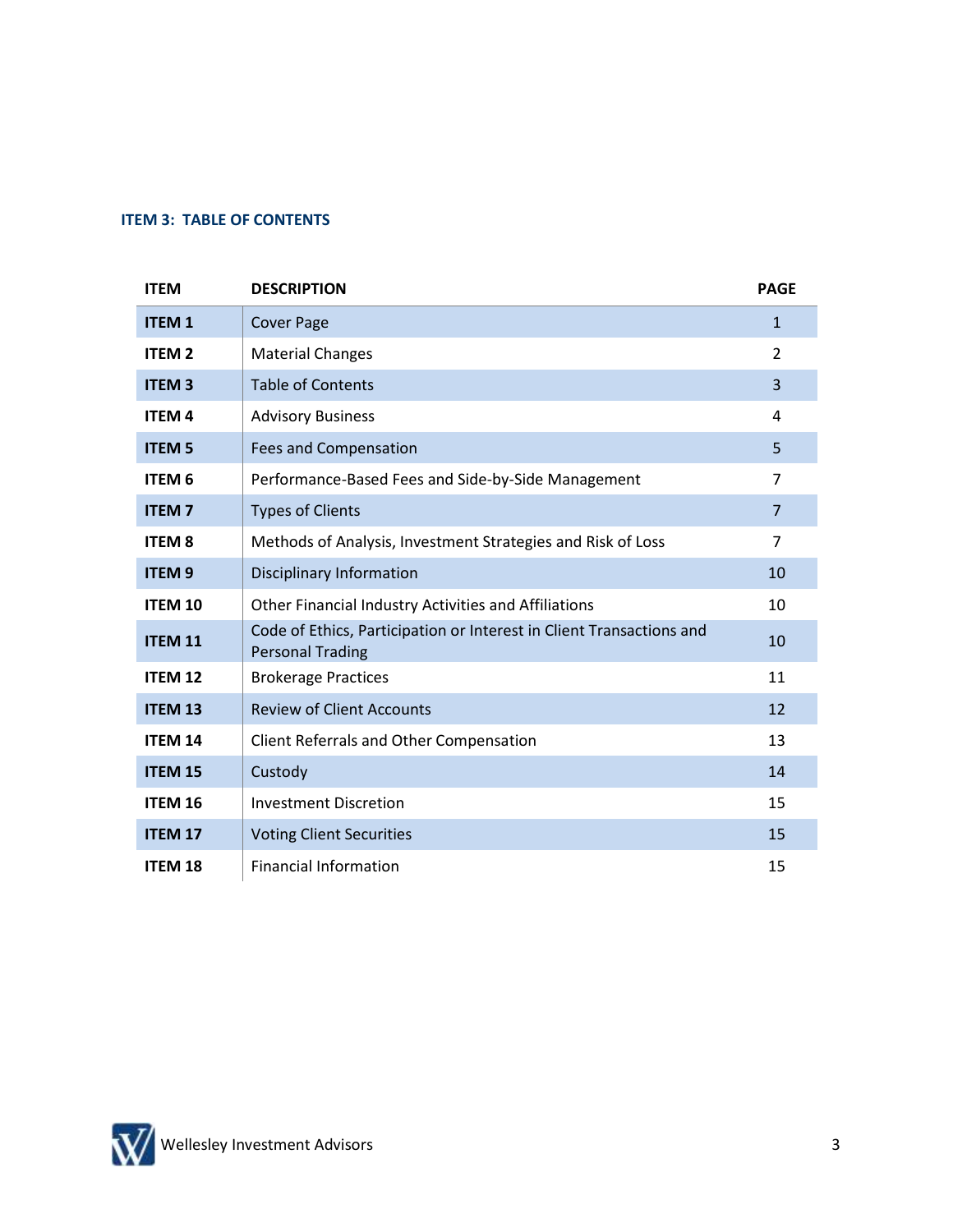## **ITEM 4: ADVISORY BUSINESS**

Wellesley Investment Advisors, Inc. ("WIA") was founded in 1991 by Greg Miller, CPA (CEO and Portfolio Manager). Wellesley Investment Advisors, Inc. changed its name to Wellesley Asset Management, Inc. ("WAM") effective July 1, 2016. On that date, WIA became a division of WAM. Greg Miller and Michael Miller are the majority owners of WAM and no other individual owns 25% or more of WAM.

As of December 31, 2021, the amount of WAM's regulatory assets under management managed on a discretionary basis was approximately \$3,116,830,000, while the amount of WAM's regulatory assets under management managed on a non-discretionary basis was approximately \$2,054,000.

# **Separately Managed Account Clients**

WAM provides discretionary investment management services to individuals (including high net worth individuals), institutions, pension, profit-sharing and other retirement plans, trusts, estates, charitable organizations, investment companies, corporations, other advisory firms, and various other entities.

WAM specializes in investing in convertible bonds. In managing client accounts, WAM predominantly uses convertible securities, convertible bond and corporate bond mutual funds, synthetic notes, and structured products (including, but not limited to, index-linked notes, ETNs and ETFs). Although WAM's advice is principally in the area of convertible securities, WAM may from time to time advise on other types of securities. Clients may impose limited restrictions on investing in certain securities or types of securities.

## **Affiliated Funds**

In addition to the separate account services described above, WAM provides advisory services to mutual funds sponsored by WAM (the "Affiliated Funds"). Information concerning the Affiliated Funds, including a description of the services provided and management fees, is contained in the Affiliated Funds' prospectus.

WAM also provides advisory services to three private funds, Brenton Partners, L.P., Brenton Partners II, L.P., and Brenton Partners II (Cayman), Ltd. (the "Private Funds"), established by WAM in which WAM and some of its employees have an ownership or management interest. Additional information concerning the Private Funds can be found in their offering documents.

## **Wrap Programs**

WAM acts as sub-advisor to certain wrap program providers (each a "Wrap Provider"). WAM is paid a management fee by the Wrap Provider based on the assets under management, which indirectly can be considered a portion of the wrap program fee.

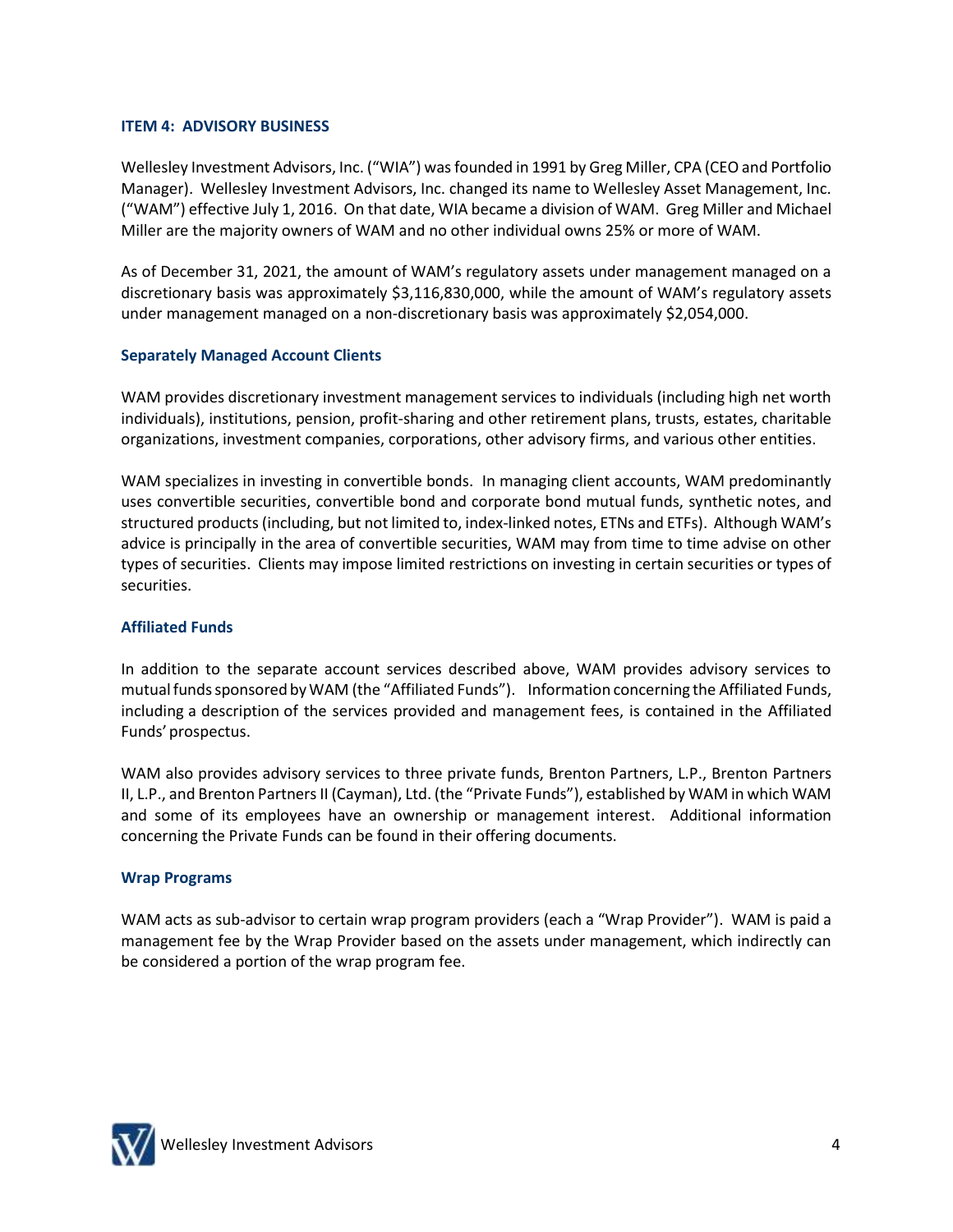### **ITEM 5: FEES AND COMPENSATION**

### **Separately Managed Account Clients**

Compensation to WAM for discretionary investment management services is based on a percentage of assets under management.

### **Basic Annual Fees for Separately Managed Accounts\***

| Under \$1 million          | 1.24%      |
|----------------------------|------------|
| \$1,000,000 - \$10,000,000 | 0.99%      |
| Over \$10,000,000          | Negotiable |

\*Accounts invested exclusively in shares of one or more Affiliated Funds will not be charged an annual Management Fee, however assets in such accounts will be included in the "Amount of Account" for purposes of the fee tiers above.

WAM's fees are based on a percentage of assets under management and generally range from 0.99% to 1.24% based on a variety of factors related to the account, including account size. Accounts may be eligible for lower fees as account assets grow. Fees are negotiable for new accounts more than \$10,000,000. Non-discretionary accounts will be charged an annual rate of 0.25%. Clients may incur custodial fees and may also incur transaction fees on the purchase and sale of securities.

WAM deducts its fees from client accounts, quarterly, in advance. WAM may choose to waive all or a portion of fees in certain circumstances. For fee calculation purposes, WAM may agree to aggregate the assets of related client accounts and such accounts may receive the benefit of a lower effective fee rate due to such aggregation. Certain long-standing clients are subject to different fee schedules that were in effect at the time the client entered into an advisory relationship with WAM. Discounts or fee waivers are offered to WAM's employees, their family members and friends. Therefore, WAM's minimum account size and advisory fees may differ among clients.

To the extent that an account is invested in shares of an Affiliated Fund, clients will generally pay the management, transaction, and administrative fees and expenses borne by investors in those vehicles, in addition to the management fee charged by WAM (except for ERISA and IRA accounts). For certain historical accounts with higher management fees, the management fee will be reduced by the management fee that WAM receives directly from the Affiliated Fund with respect to the account's shares in such Affiliated Fund. Such rebates will be applied to the account's fee in arrears on a quarterly basis.

The more assets there are in a retail investor's advisory account, the more a retail investor will pay in fees, and WAM may therefore have an incentive to encourage a retail investor to increase the assets in his or her account. You will pay fees and costs whether you make or lose money on your investments. Fees and costs will reduce any amount of money you make on your investments over time. Please make sure you understand what fees and costs you are paying.

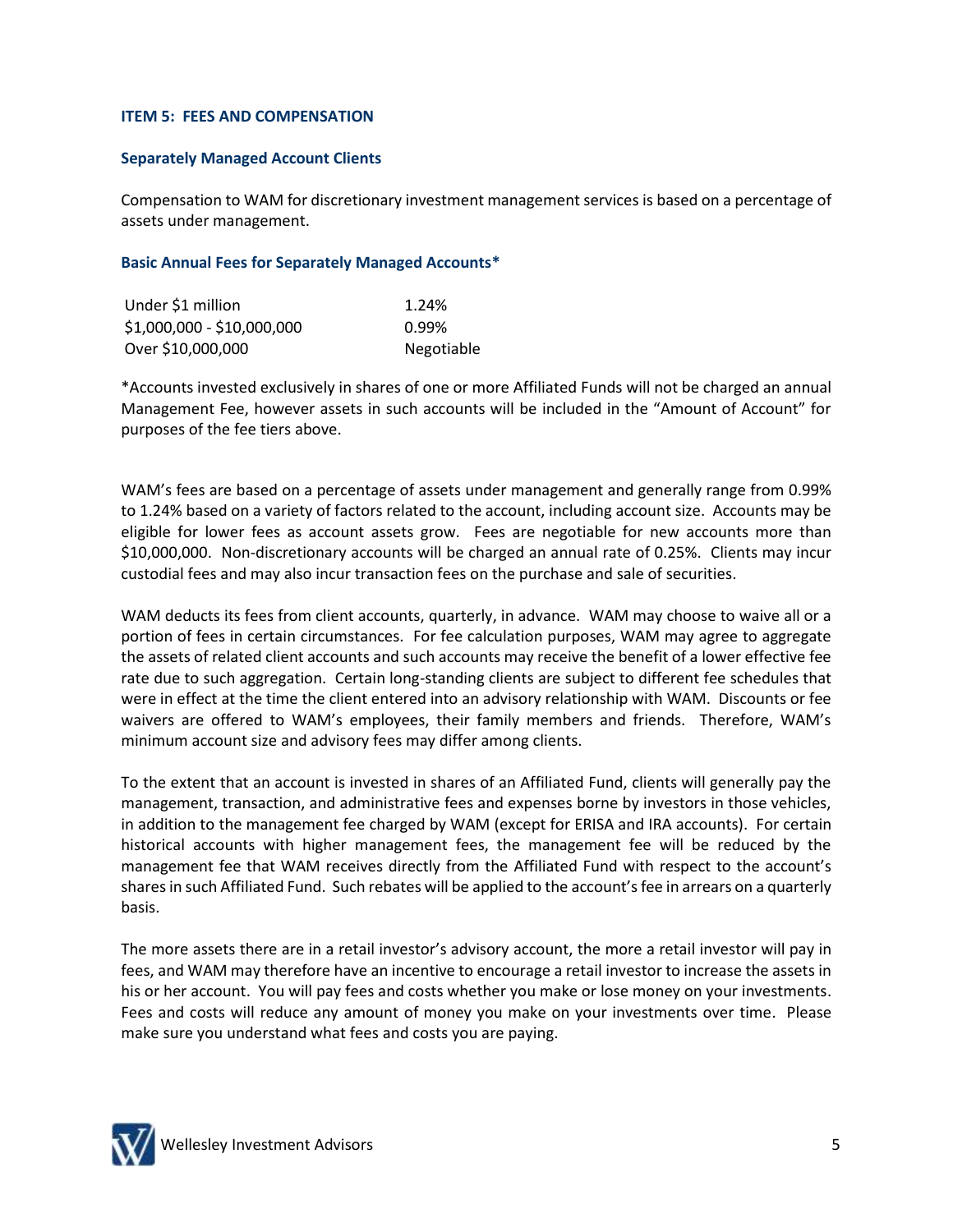Quarterly fees are based upon the end of quarter valuation of total assets under management. Clients can terminate WAM's services at any time, by written notice. If the advisory relationship is terminated before the end of a calendar quarter, WAM will refund unearned advisory fees to the client, based on the number of days left in the quarter of termination.

WAM may hold assets designated as "unmanaged" per client direction on behalf of clientsfor no fee. Such unmanaged assets are held for the convenience of the client. Clients should note that for all "unmanaged" assets, the Firm has no discretionary authority and, importantly, will not take responsibility for the suitability of these investments as they relate to the client's investment objectives. Such "unmanaged" assets are held at unaffiliated custodians.

## **Subadvisory Relationships**

WAM has been retained as a sub-advisor by certain unaffiliated advisory firms. In these arrangements, WAM's fee is negotiated with the other advisory firm.

WAM has retained Wealthspring Capital, LLC ("Wealthspring") as a sub-advisor to some client accounts. Wealthspring generally limits its investment advice to special purpose acquisition companies ("SPACs") and their components (common share, warrant, and unit). Additionally, Wealthspring may use money market funds or U.S. Treasury Bills along with mutual funds, fixed income securities, equities, ETFs, treasury inflation protected/inflation linked bonds and non-U.S. securities to help diversify a portfolio when applicable.

## **Affiliated Funds**

WAM serves as the investment advisor to the Miller Convertible Bond Fund, the Miller Convertible Plus Fund, the Miller Intermediate Bond Fund, and the Miller Market Neutral Income Fund, each a series of the Miller Investment Trust, (each an "Affiliated Fund," together the "Affiliated Funds"). As the manager of the Affiliated Funds, WAM is paid a management fee as specified in the Affiliated Funds' prospectus. This provides WAM an incentive to invest in shares of the Affiliated Funds within separately managed accounts. This conflict of interest is mitigated by WAM's Code of Ethics, which requires the firm to always act in the best interest of the client.

To the extent that a legacy separately managed account client is invested in shares of an Affiliated Fund, such client's separately managed account fee will be reduced by the management fee that WAM receives directly from the applicable Affiliated Fund with respect to the client's shares in such Affiliated Fund applied to the client's separately managed account fee in arrears on a quarterly basis. Affiliated Fund expenses, other than Affiliated Fund management fees, are not reimbursed to SMA clients. Additional information about each Affiliated Fund, including information about fees, expenses and risk, can be found in the Affiliated Funds' Prospectus and Statement of Additional Information.

Certain supervised persons and sales personnel also act as registered representatives of an unaffiliated broker-dealer and, in that capacity, engage in marketing or selling activities with respect to shares in the Affiliated Funds. Such marketing or selling activities create potential conflicts of interest that give WAM and its supervised persons and related sales personnel an incentive to recommend the Affiliated Funds to potential investors based on higher fees received rather than on an investor's needs. To address this conflict, supervised persons are required to act in the best interest of the client.

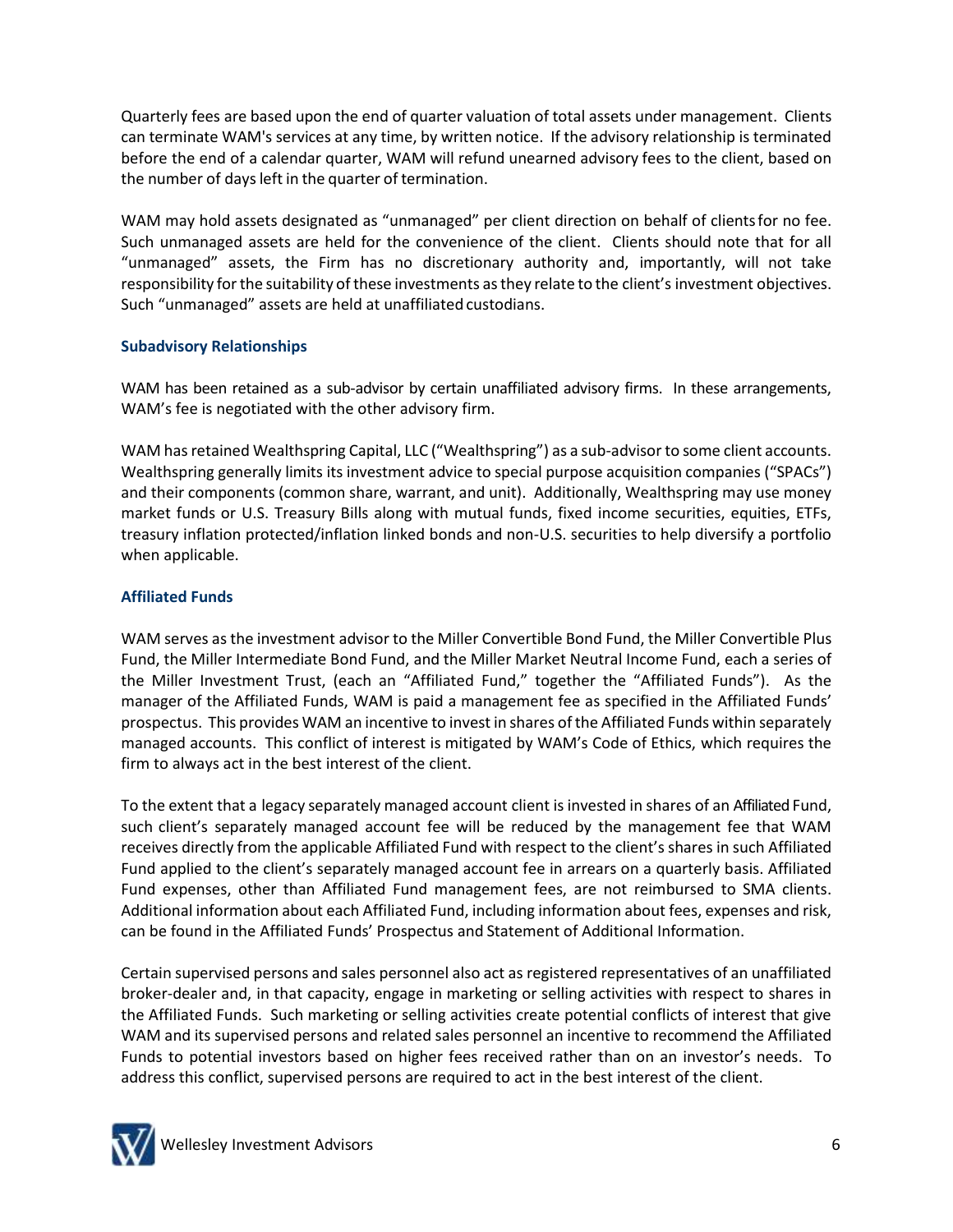## **ITEM 6: PERFORMANCE-BASED FEES AND SIDE-BY-SIDE MANAGEMENT**

WAM serves as the investment manager to three private funds (the "Private Funds"). Fees for the Private Funds are charged within the Private Funds themselves and allocated in accordance with the Private Funds' offering documents. Fees are generally comprised of an annual management fee and a performance allocation, as outlined in the offering documents.

Since WAM manages accounts with and without performance-based fees, WAM has a potential conflict of interest and an incentive to favor the Private Funds over accounts that do not pay a performance allocation. WAM takes various steps to address these conflicts. For example, when WAM places trades, its policy is to aggregate separately managed accounts, the Affiliated Funds and the Private Funds where practical and feasible. In that way, separately managed accounts, the Affiliated Funds and the Private Funds get thesame execution price. To ensure fairness when a trade is executed for something less than the total desired quantity, WAM allocates the partial trade fill to separately managed accounts, the Affiliated Funds, and the Private Funds primarily on a random basis, but may also do the allocation on a pro rata basis. Notwithstanding the foregoing, the order may be allocated on a different basisif all client accounts receive fair and equitable treatment and the reason for the different allocation is explained in writing and is approved in writing by the Chief Compliance Officer (or the CEO or President if the Chief Compliance Officer is not available) as soon as reasonably possible after the opening of the markets on the trading day following the day the order was executed.

WAM mitigates these potential conflicts through the implementation of its Code of Ethics and other compliance policies and procedures to ensure compliance with its fiduciary obligations, federal securities laws and other applicable laws and regulations. Portfolio managers and traders are required to act solely for the benefit of each client, not favor one client over another client and avoid or mitigate any actual or potential conflicts of interests.

# **ITEM 7: TYPES OF CLIENTS**

WAM provides discretionary investment management services to individuals (including high net worth individuals), institutions, pensions, profit-sharing and other retirement plans, trusts, estates, charitable organizations, investment companies, corporations, other advisory firms, and various other entities.

# **ITEM 8: METHODS OF ANALYSIS, INVESTMENT STRATEGIES AND RISK OF LOSS**

WAM deploys absolute return strategies and invests predominantly in convertible bonds, synthetic convertible notes, convertible bond and corporate bond mutual funds and other convertible securities. WAM uses fundamental analysis and the following sources of information for its investment decisions:

- Financial newspapers and magazines
- Research materials prepared by others
- Corporate rating services
- Annual reports, prospectuses and filings with the SEC
- Company press releases and conference calls
- Bond pricing services

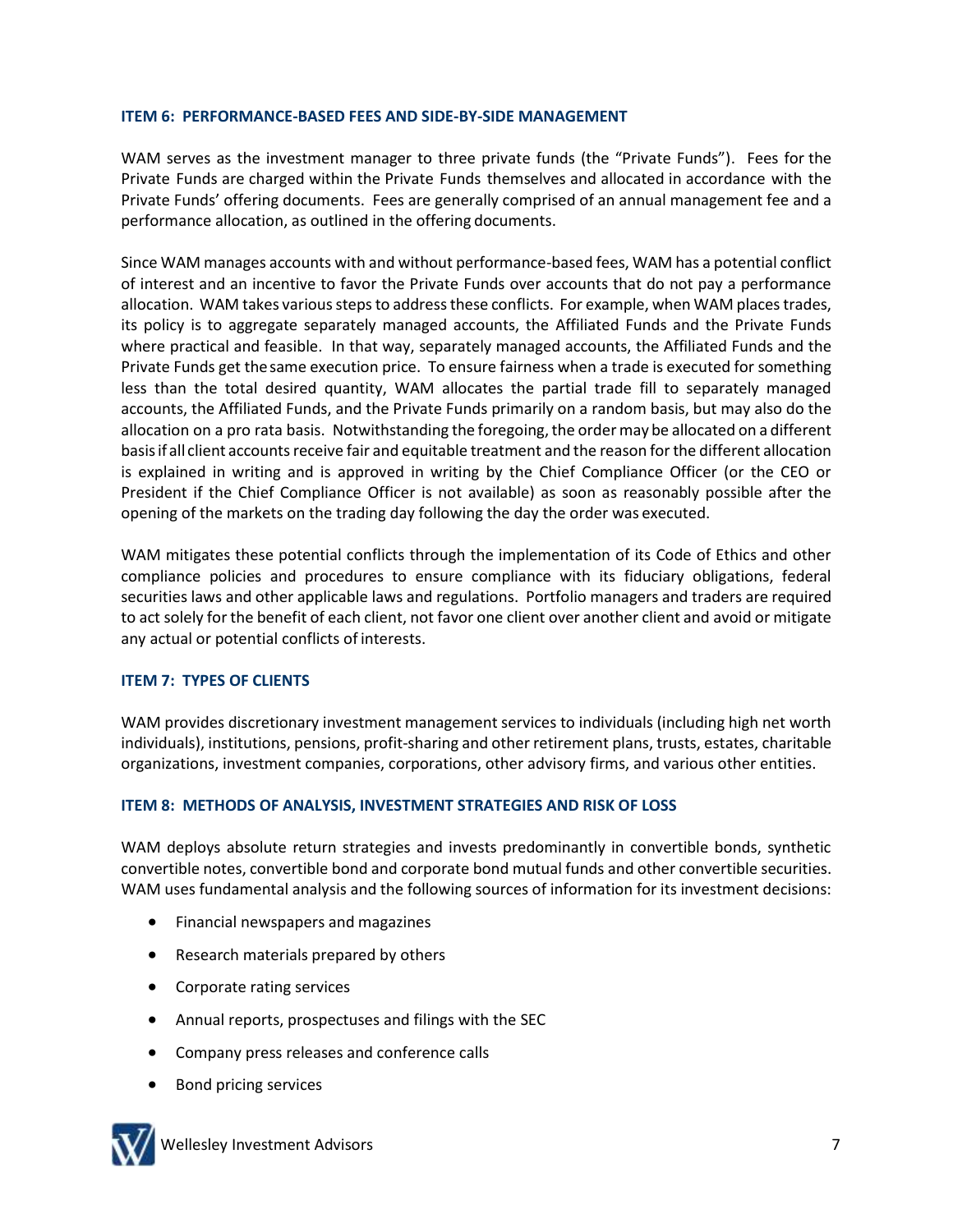• Trade monitoring services

Convertible bonds are hybrid securities that have characteristics of both bonds and common stocks. There is risk of loss as they may fall in value. They are subject to risks associated with both debt securities and equity securities. Risks include:

- Convertible Bond Risk. Convertible Bonds are hybrid securities that have characteristics of both bonds and common stocks and are subject to risks associated with both debt securities and equity securities. Convertible bonds that are rated below investment grade are subject to the risks associated with high-yield investments.
- Interest Rate Risk. The market value of fixed-income securities such as convertible bonds declines as interest rates increase.
- Credit / Default Risk. An issuer of a fixed-income security may not be able to make principal and interest payments as due and may result in a default. All fixed-income securities from the highest quality to the very speculative, have some degree of credit risk. WAM's strategy accepts some credit risk as a recognized means to enhance investors' returns. To the extent our strategy invests in government securities, credit risk will be limited.
- Prepayment Risk. Bonds may get called, resulting in lower reinvestment rates.
- High Yield Bond Risk. WAM invests in some convertible bonds that are either unrated or rated less than investment grade. These bonds carry greater risks and are more susceptible to real or perceived adverse economic and competitive industry conditions than investment grade bonds. During a period of adverse economic changes or a period of rising interest rates, companies issuing high yield bonds may be unable to make principal and interest payments.
- Allocation Risk. Since a portfolio may invest a significant amount of its assets in a particular industry, market or sector, the value of the portfolio may be more susceptible to adverse changes within that market or sector than a portfolio that does not concentrate its investments.
- Borrowing Risk. In cases where margin borrowing is utilized, clients risk loss if market values decline, interest rates increase, or margin loans are called.
- Liquidity Risk. Convertible bonds are traded over the counter in a bid-ask format. Circumstances can arise in which bonds are not immediately liquid. Because of the absence of an active market for illiquid investments, it will generally take longer to liquidate such positions and could result in substantial loss. Market quotations for illiquid securities may be volatile and/or subject to large spreads between bid and ask prices. Reduced liquidity may have an adverse impact on market price and the ability to sell particular securities when necessary to meet liquidity needs or in response to a specific economic event. To the extent that a significant portion of an issuer's outstanding securities is held, greater liquidity risk will exist than if the issuer's securities were more widely held.
- Common Stock Risk. Convertible securities have characteristics similar to common stocks, especially when their conversion value is the same as the value of the bond. The price of equity securities may rise or fall because of economic or political changes. Stock prices in general may decline over short or even extended periods of time affecting the value of a convertible security.

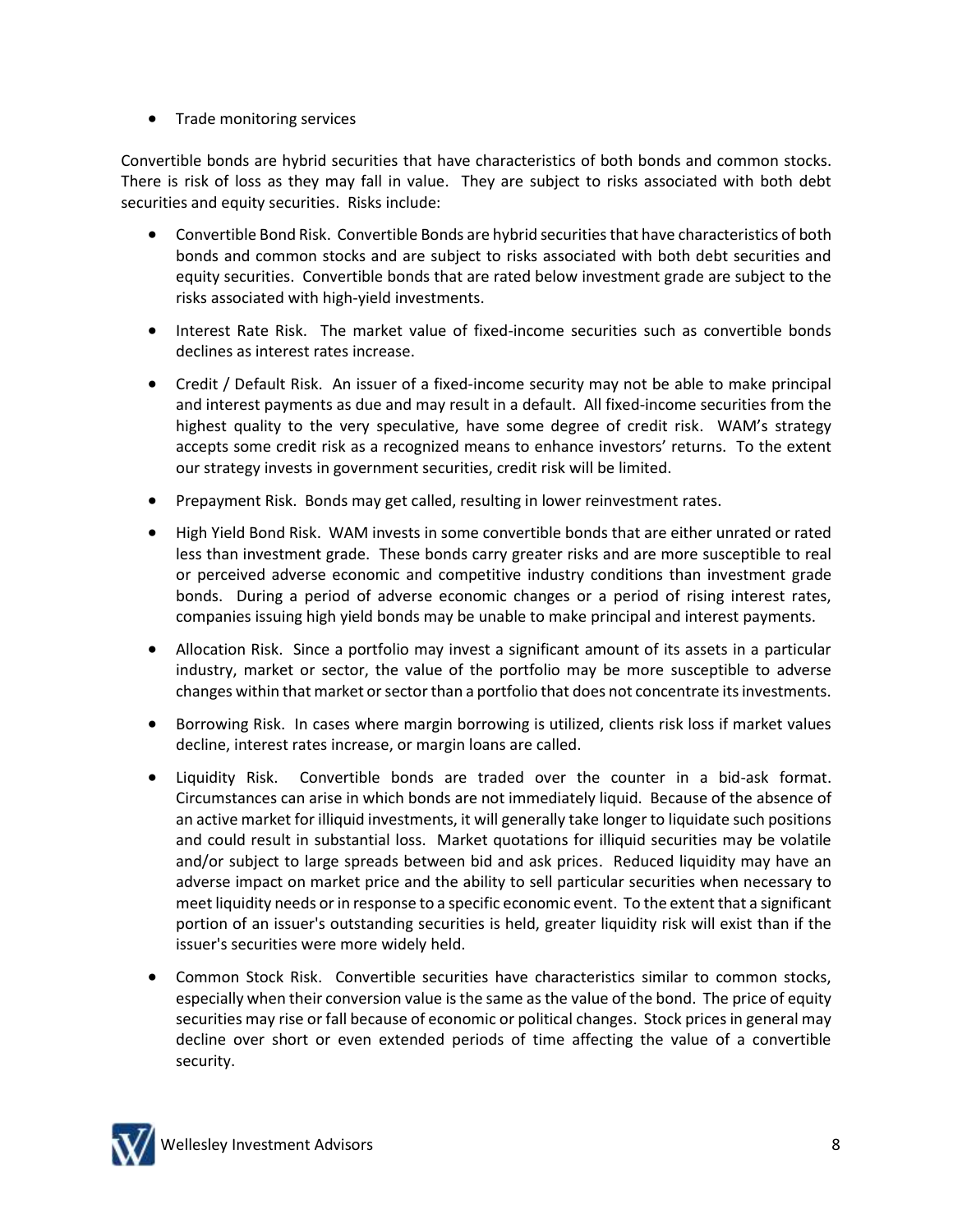- Synthetic Convertible Security Risk. The value of a synthetic convertible security may respond differently to market fluctuations than a convertible security because a synthetic convertible is composed of two or more separate securities, each with its own market value.
- ETN Risk. ETNs are linked to the performance of a particular market benchmark or strategy and, upon maturity, the underwriting bank promises to pay the amount reflected in the benchmark index minus fees. ETNs are only linked to the performance of a benchmark; they do not actually own the benchmark index. ETNs also face the risk that the credit rating of the underwriting bank may be reduced or the underwriting bank may go bankrupt, thus reducing the value of the ETN.
- ETF Risk. ETFs are subject to the same risks as the underlying securities in which the ETF invests such as market, economic, and business risk.
- Leverage Risk. Certain WAM products utilize leverage. The use of leverage through activities such as borrowing or purchasing derivatives can magnify the effects of changes in the value and increase volatility. Because leverage increases the fees payable to the advisor, WAM has an incentive to increase the use of leverage. The use of leverage means that a decline in value of an investment could result in a substantial loss that would be greater than if leverage was not used.
- Management Style Risk. WAM's objective judgments about the attractiveness and potential appreciation of particular investments may prove to be incorrect and there is no guarantee that its investment strategy will produce the desired results.
- Market Risk. One or more markets in which WAM invests may go down in value, including the possibility that the markets may go down sharply and unpredictably.
- Regulatory Risk. The U.S. regulatory landscape is currently undergoing significant changes which will impact the types of transactions that a client may enter into. Some aspects of the new regulatory framework include regulations related to margin requirements, reporting, recordkeeping, clearing, cyber security, and trade execution. These regulatory changes, among others, may require WAM to change a client's trading strategies or cause a client to incur greater costs.
- Cyber Security Risk. With the increased use of technologies such as the internet to conduct business, a portfolio is susceptible to operational, information security and related risks. In general, cyber incidents can result from deliberate attacks or unintentional events and are not limited to, gaining unauthorized access to digital systems, misappropriating assets or sensitive information, corrupting data, or causing operational disruption, including denial-of-service attacks on websites. Cyber security failures or breaches by a third-party service provider and the issuers of securities in which the portfolio invests, have the ability to cause disruptions and impact business operations, potentially resulting in financial losses, the inability to transact business, violations of applicable privacy and other laws, regulatory fines, penalties, reputational damage, reimbursement or other compensation costs, and/or additional compliance costs, including the cost to prevent cyber incidents.

It is not possible to identify all the risks associated with investing in general or with a given strategy. The description set forth above is general and is not intended to be exhaustive. While WAM seeks to manage accounts with risks appropriate to the strategy, it is not always possible or desirable to eliminate risk. Investing in convertible securities and other asset types involves a risk of loss that



Wellesley Investment Advisors 9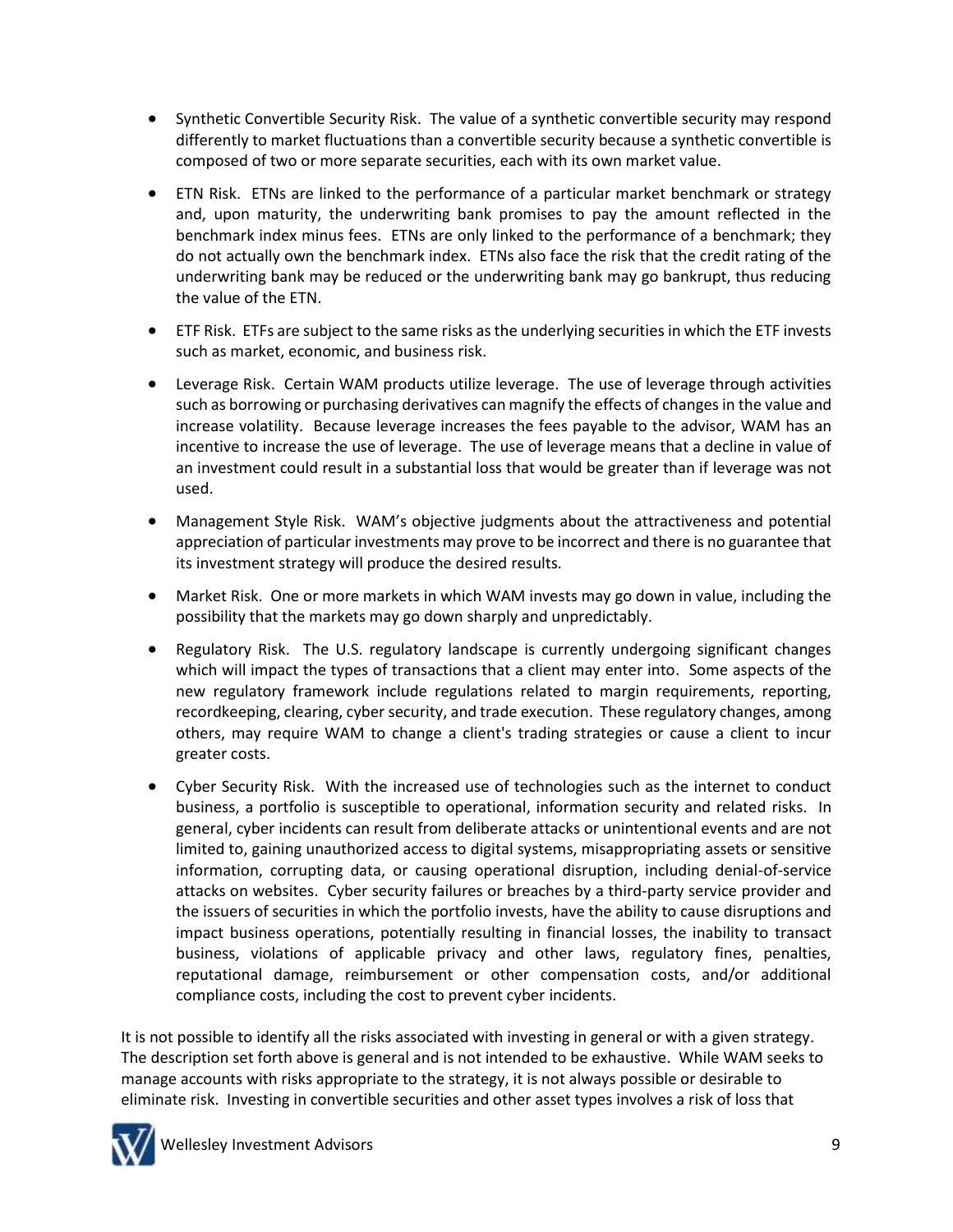clients should be prepared to bear. Clients should carefully read all materials and documents related to their accounts at WAM, including the prospectus and offering memoranda, prior to investing with WAM.

## **ITEM 9: DISCIPLINARY INFORMATION**

WAM and its management personnel have no reportable disciplinary events to disclose.

### **ITEM 10: OTHER FINANCIAL INDUSTRY ACTIVITIES AND AFFILIATIONS**

WAM is also the investment manager to the Private Funds (from which it may receive a performance allocation) and the investment advisor to the Affiliated Funds.

With respect to direct clients, WAM has entered into agreements to directly compensate another person or firm for client promotion and servicing. These solicitation agreements are governed by Rule 206(4)-3 under the Investment Advisers Act of 1940 (the "Advisers Act"). The fees paid by the client to WAM will not increase as a result of the solicitation agreement. The fees paid to solicitors are negotiable. Payments under such agreements continue for a stated period or until the client relationship is terminated.

## **ITEM 11: CODE OF ETHICS, PARTICIPATION OR INTEREST IN CLIENT TRANSACTIONS AND PERSONAL TRADING**

WAM's Code of Ethics is based on the principle that all its employees have a fiduciary duty to place the interest of clients ahead of their own and WAM's.

WAM's Code of Ethics is further based on the desire to ensure compliance with federal securities laws, and to ensure that employees and access persons always act in an ethical manner. Our policies are premised on fundamental principles ofopenness, integrity, honesty and trust. WAM places a high value on ethical conduct, and challenges employees to live up not only to the letter of the Code, but to the substance and ideals of ethical behavior.

Officers and employees of WAM will occasionally buy or sell, for their personal trading and investment accounts, certain securities that WAM recommends to its clients. In some cases, the employee or officer making the recommendation owns or may buy or sell the same security as he or she recommends to clients. Because of this potential conflict of interest, WAM has adopted a Code of Ethics and Insider Trading Policy that each employee must comply with. These policies are designed to detect any violation. Key provisions include:

- Policy on Personal Securities Transactions, including:
	- o Pre-clearance on private placements
	- o Pre-clearance on reportable securities when not bundled with client trades
	- o Procedures for reporting personal securities transactions and holdings
- Code of Conduct
- Annual Acknowledgements by Covered Personnel

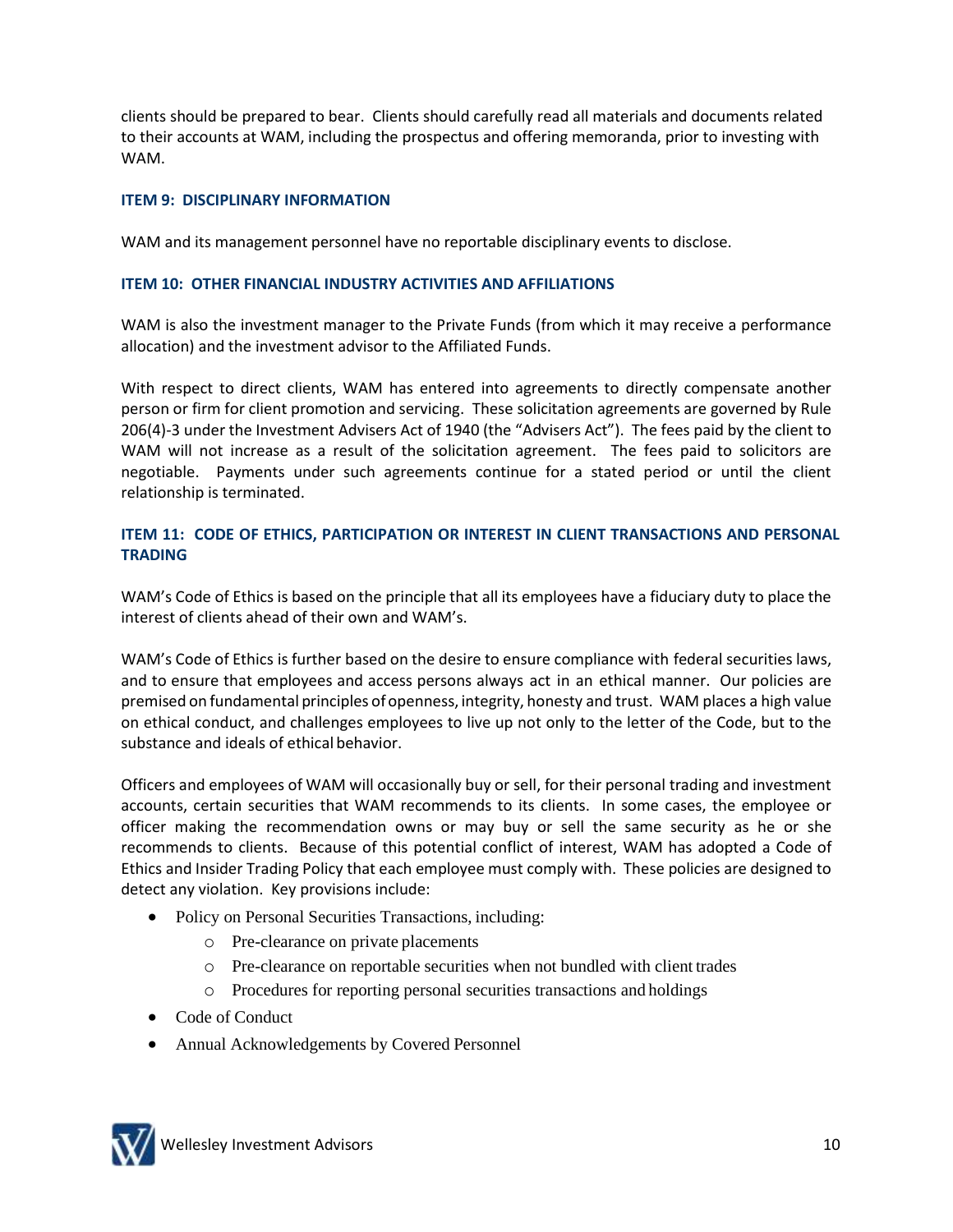Officers and employees of WAM are encouraged to invest in shares of the Affiliated Funds, separately managed accounts, or in interests in the Private Funds, as appropriate. WAM may also recommend to clients the purchase of shares in the Affiliated Funds and interests in the Private Funds, in which WAM or its employees have a financial interest, when consistent with the client's investment objectives. WAM's aggregate fee revenues are increased by purchases by clients or others of shares of the Affiliated Funds and interests in the Private Funds.

From time to time, when it is appropriate for one client to purchase a security and for another client to sell the same security, WAM may, but is not required to simultaneously place cross-trades with one or more broker-dealers or to affect the cross-trade through the applicable custodians in an attempt to seek the best execution for each client by obtaining reduced transaction or execution costs for each client. Since, in such transactions, WAM will represent both client-seller and client-buyer, WAM may have a conflict of interest given the obligation to seek the best price and most favorable execution. This conflict is mitigated by the Code's requirement to act in the best interest of the client. Clients should consider the possible costs or disadvantages of this potential conflict versus the potential benefit of obtaining reduced transaction or execution costs that may be obtained from such cross-trades. WAM will not place cross-trades for client accounts that are subject to the Employee Retirement Income Security Act of 1974, as amended, and will only place cross-trades for the Affiliated Funds in accordance with Section 17(a) of the Investment Company Act of 1940.

WAM will provide a copy of its Code of Ethics to any client or prospect who requests one.

## **ITEM 12: BROKERAGE PRACTICES**

For discretionary investment management services, WAM has full investment authority to act on behalf of the client, including the selection of brokers. For non-discretionary investment management services, WAM makes investment recommendations to the client, and the client makes all investment decisions with respect to the investment of their account. WAM is authorized to take such actions, or direct custodians, brokers or dealers to take such actions to implement the client's decisions.

WAM has the discretion to choose brokers for the execution of trades. WAM seeks best execution for client trades.

Client assets may be custodied with any of a number of brokers selected by the client, or recommended by WAM. In addition, WAM utilizes several different brokerage firms for trading. In seeking best execution, the trade is often executed with a broker other than the custodial broker. This allows WAM to shop among brokerage firms to obtain best execution for all clients. WAM has no obligation to execute trades at any particular broker.

WAM does not direct brokerage transactions to brokers who provide research services in return for commissions that exceed those charged by other brokers. WAM does not have any soft dollar arrangements and does not receive any soft dollar benefits.

As discussed in Item 6, WAM aggregates client trades whenever practical to affect best pricing and execution for the client.

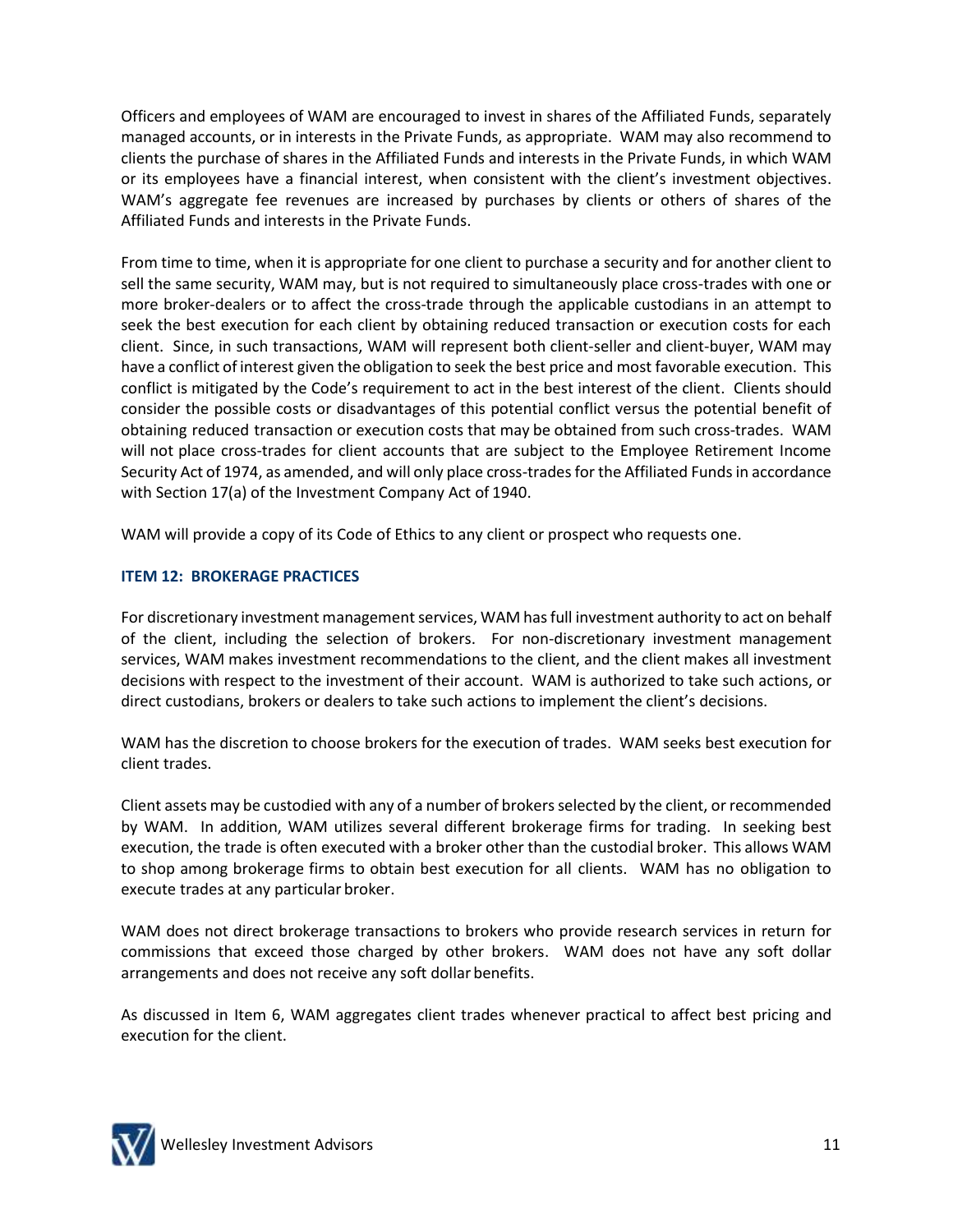In recommending custodians / brokers, WAM takes the following factors into consideration:

- Overall financial condition and stability of the custodial brokerage firm
- Broker's execution capability and specialization in convertible bonds
- Ability to execute convertible bond trades
- Transaction charges, including commissions, if any, charged to clients
- Willingness and ability of a counterparty to make a market in particularsecurities
- Pricing on trades
- Customer service
- Margin rates charged to clients
- On-line access for WAM to client account information
- Quality of account reporting by the custodial brokerage firm
- Client preference

WAM's policy and practice is to not engage in agency cross transactions.

WAM's policy and practice is to not accept advisory clients' instructions for directing a client's brokerage transactions to a particular broker-dealer.

WAM's policy and practice is to not engage in principal transactions.

WIA, a division of WAM, participates in the institutional advisor program (the "Program") offered by TD Ameritrade Institutional. TD Ameritrade Institutional is a division of TD Ameritrade Inc., member FINRA/SIPC ("TD Ameritrade"), an unaffiliated SEC-registered broker-dealer. TD Ameritrade offers services to independent investment advisors which include custody of securities, trade execution, and clearance and settlement of transactions. WIA receivessome benefits from TD Ameritrade through its participation in the Program. (Please see the disclosure under Item 14 below).

# **ITEM 13: REVIEW OF CLIENT ACCOUNTS**

Greg Miller, CPA (CEO and Portfolio Manager), Michael Miller, (President and CIO), and other employees review client accountsinresponse to changes in market conditions, changes in the financial situation of clients, at the request of the client, and other factors. Holdings in the Affiliated Funds and the Private Funds are generally reviewed daily on a portfolio-wide basis.

Clients receive quarterly position statements from WAM. Clients also receive monthly statements from their custodians. We urge clients to carefully review these reports and compare the statements that they receive from their independent qualified custodian to the reports that we provide. The information in our reports may vary from custodial statements based on accounting procedures, reporting dates, or valuation methodologies of certain securities.

Since WAM calculates the amount of advisory fees for your assets under management with us, it is important that you carefully review your custodial statements to verify the accuracy of the statements. Clients should contact WAM directly if they believe that there is an error in the calculation of fees.

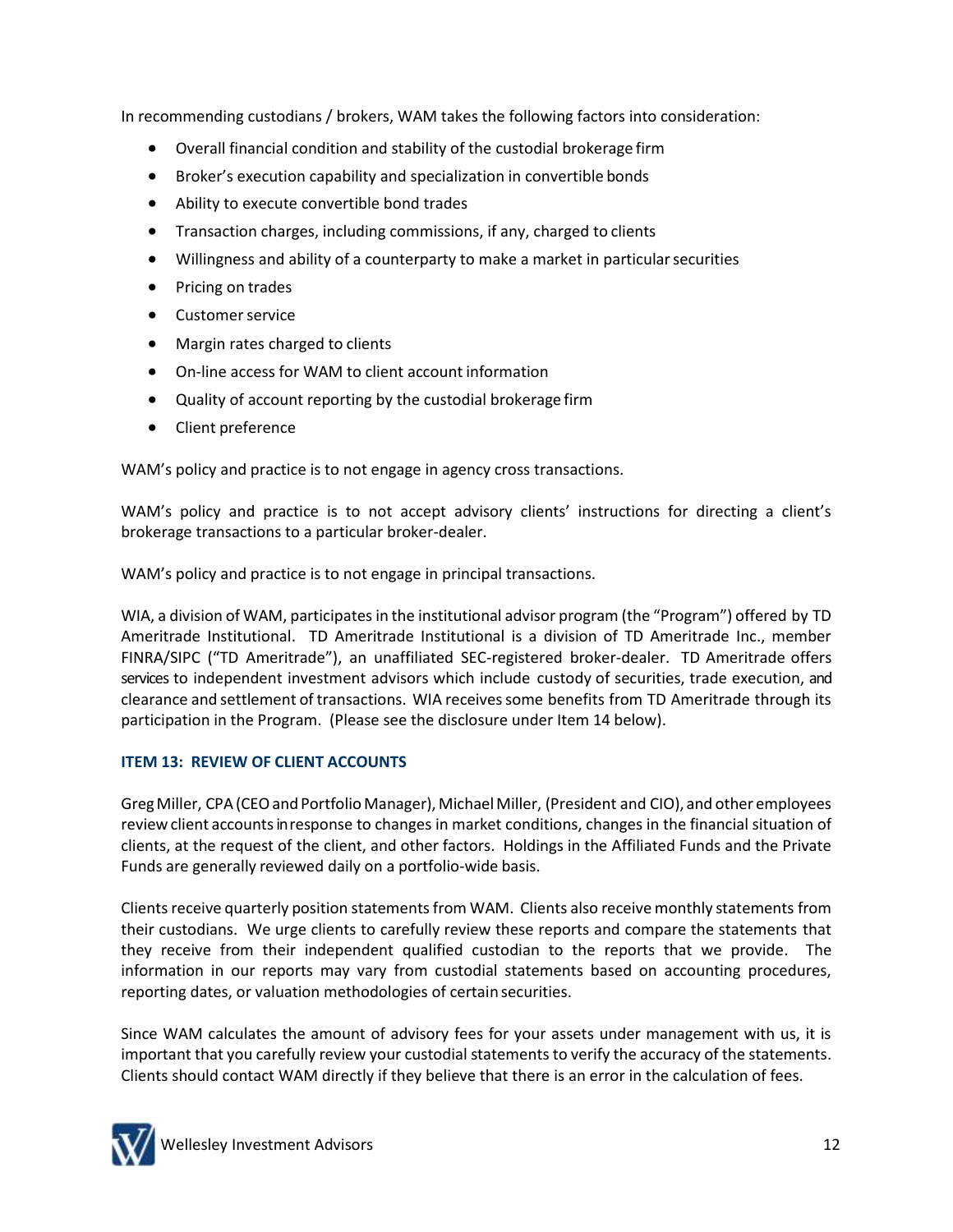Investors in the Private Funds receive account statements at least monthly from the Private Funds' fund administrator and audited financial statements annually.

## **ITEM 14: CLIENT REFERRALS AND OTHER COMPENSATION**

Participation in Fidelity Wealth Advisor Solutions®.

WIA participates in the Fidelity Wealth Advisor Solutions® Program (the "WAS Program"), through which WIA receives referrals from Fidelity Personal and Workplace Advisors LLC ("FPWA"), a registered investment adviser and Fidelity Investments company. WIA is independent and not affiliated with FPWA or any Fidelity Investments company. FPWA does not supervise or control WIA, and FPWA has no responsibility or oversight for WIA's provision of investment management or other advisory services.

Under the WAS Program, FPWA acts as a solicitor for WIA, and WIA pays referral fees to FPWA for each referral received based on WIA's assets under management attributable to each client referred by FPWA or members of each client's household. The WAS Program is designed to help investors find an independent investment advisor, and any referral from FPWA to WIA does not constitute a recommendation or endorsement by FPWA of WIA's particular investment management services or strategies. More specifically, WIA pays the following amounts to FPWA for referrals: the sum of (i) an annual percentage of 0.10% of any and all assets in client accounts where such assets are identified as "fixed income" assets by FPWA and (ii) an annual percentage of 0.25% of all other assets held in client accounts. In addition, WIA has agreed to pay FPWA a minimum annual fee amount in connection with its participation in the WAS Program. These referral fees are paid by WIA and not the client.

To receive referrals from the WAS Program, WIA must meet certain minimum participation criteria, but WIA may have been selected for participation in the WAS Program as a result of its other business relationships with FPWA and its affiliates, including Fidelity Brokerage Services, LLC ("FBS"). As a result of its participation in the WAS Program, WAS may have a potential conflict of interest with respect to its decision to use certain affiliates of FPWA, including FBS, for execution, custody and clearing for certain client accounts, and Advisor may have a potential incentive to suggest the use of FBS and its affiliates to its advisory clients, whether or not those clients were referred to WIA as part of the WAS Program. Under an agreement with FPWA, WIA has agreed that it will not charge clients more than the standard range of advisory fees disclosed in its Form ADV Part 2A Brochure to cover solicitation fees paid to FPWA as part of the WAS Program. Pursuant to these arrangements, WIA has agreed not to solicit clients to transfer their brokerage accounts from affiliates of FPWA or establish brokerage accounts at other custodians for referred clients other than when WIA's fiduciary duties would so require, and WIA has agreed to pay FPWA a one-time fee equal to 0.75% of the assets in a client account that is transferred from FPWA's affiliates to another custodian; therefore, WIA may have an incentive to suggest that referred clients and their household members maintain custody of their accounts with affiliates of FPWA. However, participation in the WAS Program does not limit WIA's duty to select brokers on the basis of best execution.

As disclosed under Item 12 above, WIA participates in TD Ameritrade's Institutional Customer Program. There is no direct link between WIA's participation in the program and the investment advice it givesto its clients, although WIAmay receive economic benefitsthrough its participation in the program that are typically not available to TD Ameritrade retail investors. These benefits include the following products and services (provided without cost or at a discount): receipt of duplicate client statements and confirmations; the ability to have advisory fees deducted directly from client accounts; access to an electronic communications network for client order entry and account information. Some of the

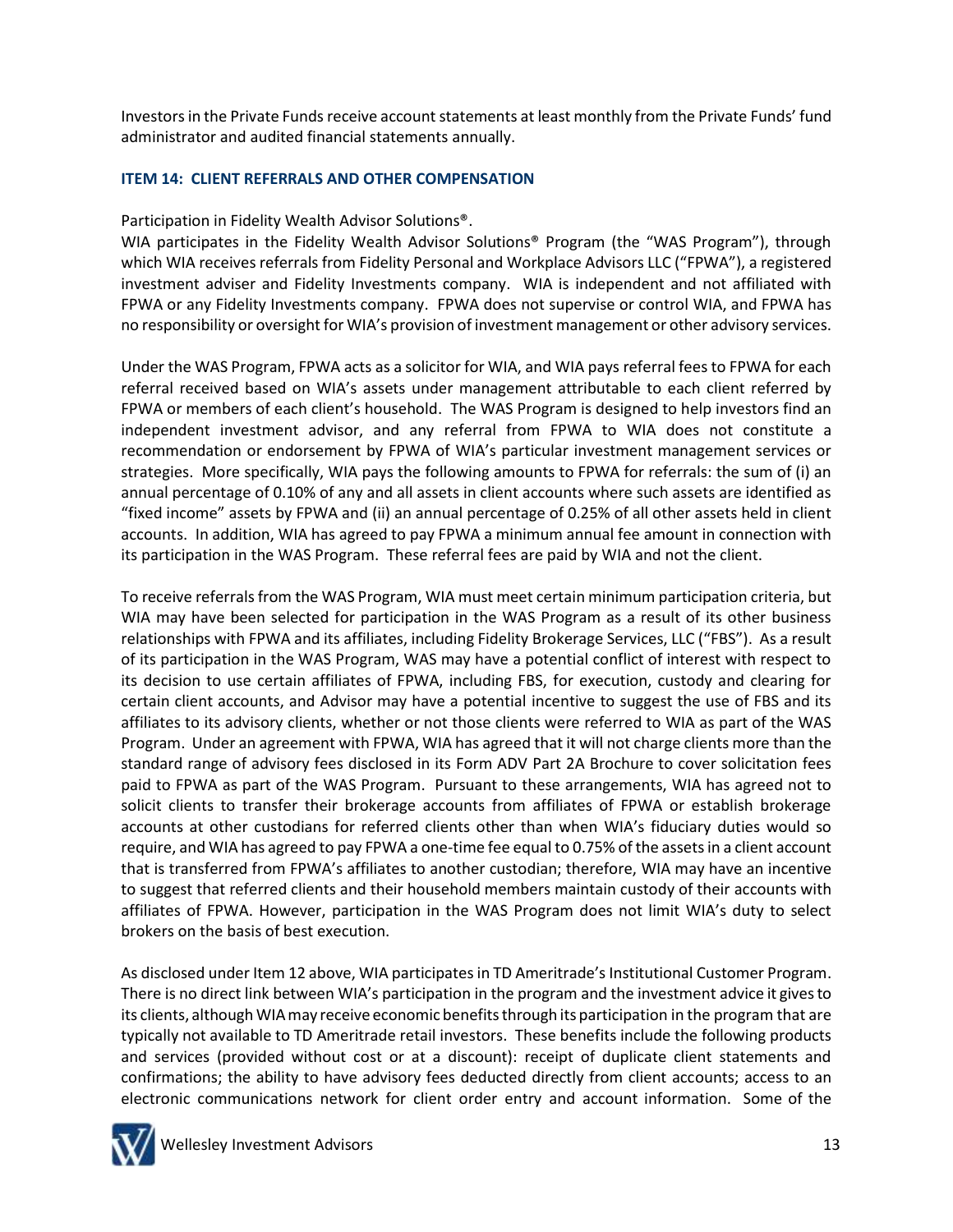products and services made available by TD Ameritrade through the program may benefit WIA but may not benefit its client accounts. These products or services may assist WIA in managing and administering client accounts, including accounts not maintained at TD Ameritrade. As part of its fiduciary duties to clients, WIA endeavors at all times to put the interests of its clients first. Clients should be aware, however, that the receipt of economic benefits by WIA or its related persons in and of itself creates a potential conflict of interest and may indirectly influence WIA's choice of TD Ameritrade for custody and brokerage services.

In the past, WIA has received client referrals from TD Ameritrade through its participation in TD Ameritrade AdvisorDirect. Although TD Ameritrade is no longer referring clients to WIA, WIA pays TD Ameritrade an on-going fee for previously referred TD Ameritrade Advisor Direct clients. This fee is usually a percentage (not to exceed 25%) of the advisory fee that the client pays to WIA ("Solicitation Fee"). WIA will also pay TD Ameritrade the Solicitation Fee on any advisory fees received by WIA from any of a referred client's family members, including a spouse, child or any other immediate family member who resides with the referred client and hired WIA on the recommendation of such referred client. WIA will not charge clients referred through AdvisorDirect any fees or costs higher than its standard fee schedule offered to its clients or otherwise pass Solicitation Fees paid to TD Ameritrade to its clients. Although WAM received some benefits from the Program in the past, which could have caused a conflict of interest, WAM no longer receives client referrals from this Program. For information regarding additional or other fees paid directly or indirectly to TD Ameritrade, please refer to the TD Ameritrade AdvisorDirect Disclosure and Acknowledgement Form.

Additionally, WIA, a division of WAM, has entered into a fee-sharing solicitation agreement with Halbert Wealth Management, Inc., an SEC registered investment advisor firm in Austin, Texas and Wealthspring Capital, LLC, an SEC registered investment advisor firm in New York, NY. Such arrangement complies with Rule 206(4)-3 under the Advisers Act.

# **ITEM 15: CUSTODY**

WAM does not maintain physical custody of client assets.

# **Separately Managed Accounts**

WAM's clients generally retain their own custodians and maintain a separate agreement with their custodian governing the custodial services provided. WAM provides separately managed account clients with quarterly reports based on information obtained from its accounting system. WAM urges clients to compare any WAM account statements with those of their custodian.

Pursuant to the February 2017 SEC no-action letter to the Investment Advisor Association clarifying that standing authority (also known as a standing letter of authorization or "SLOA") to move money from a client's SMA account to a third-party account is "custody" within the meaning of Advisers Act Rule 206(4)-4 (the "Custody Rule"), WAM has custody over some accounts with SLOAs to third parties.

However, the SEC also stated that any accounts that meet seven certain conditions or representations will not be subject to the "independent verification" requirement under Advisers Act Rule 206(4)- $2(a)(4)$ , also known as the annual surprise accountant's examination. WAM has procedures to ascertain that the seven conditions have been met, and therefore, WAM is not subject to the surprise accountant's examination requirement of the Custody Rule.